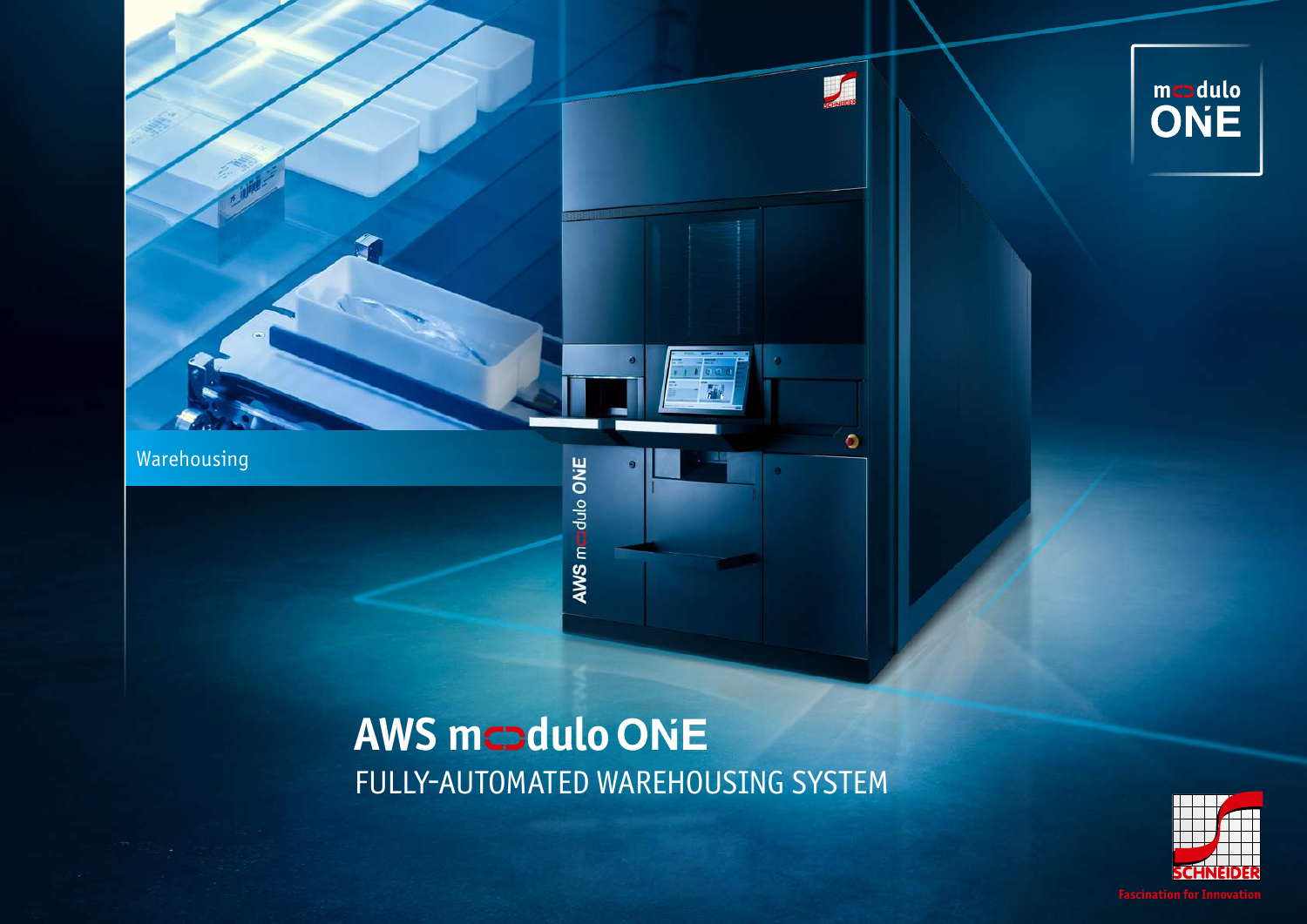#### **Mcadulo Line**

SCHNEIDER had the vision to manufacture individual lenses based on freely definable mathematical descriptions.

The HSC generators and CCP polishers have become the tools used to develop the freeform idea. Individual freeform lenses are now the top product in the market, and SCHNEIDER has grown to be the premier equipment manufacturer worldwide. The innovative machines have also made their way into standard Rx production, leading to higher productivity and quality of virtually all lenses surfaced today.

The next step is a highly integrated system solution: SCHNEIDER's Modulo Line.

Following a new self-organizing philosophy, the cognitive machines manage the production flow all by themselves – fully self-sufficient. The result is an unprecedented level of equipment utilization and unmatched throughput.

Designed for utmost flexibility, the unique arrangement and plugand-play connection allows adding new modules in any order, with minimal disruption.

The Modulo Control Center interacts with the intelligent machines and provides centralized production control. At a glance, the smart dashboard presents all the key information and functions to run the lab at highest efficiency. Significant cost and time savings as well as maximum equipment utilization are guaranteed.







**Highly reliable system** *Running constantly with little to no human intervention. RFID technology prevents errors in picking.*



*One holistic system Fully automated, perfectly adapted and seamlessly integrated with the Modulo system.*

## **AWS mcadulo ONE**

With AWS Modulo ONE, the one-of-a-kind Modulo system is extended by a fullyautomated warehouse system for highly efficient and space saving storage and retrieval. Labs now benefit from full automation all the way from warehousing to surfacing, cleaning, coating and edging – all in one fully integrated system from a single supplier.

AWS Modulo ONE intelligently automates everyday production logistics. It reliably stores and picks semi-finished or finished lenses, frames and more, directly into the job tray. Thanks to the small footprint, fast automation, and 24/7 availability, warehousing is effectively streamlined and efficiency is increased significantly. Manual handling is reduced to a minimum, preventing human error.

AWS Modulo ONE is freely configurable and can be customized specifically to meet a lab's facility layout, capacity and throughput. Entirely scalable, it is fit to reflect future demands. Built-in redundancy guarantees there is no single point of failure. RFID technology assures unmistakable identification in job handling.

**Take another step towards all-in automation.**



*Freely configurable The system can be customized and scaled to the lab's needs based on a number of options.*



*Highest efficiency Smart automation facilitates fast picking, 24/7, at highest packing density for smallest footprint.*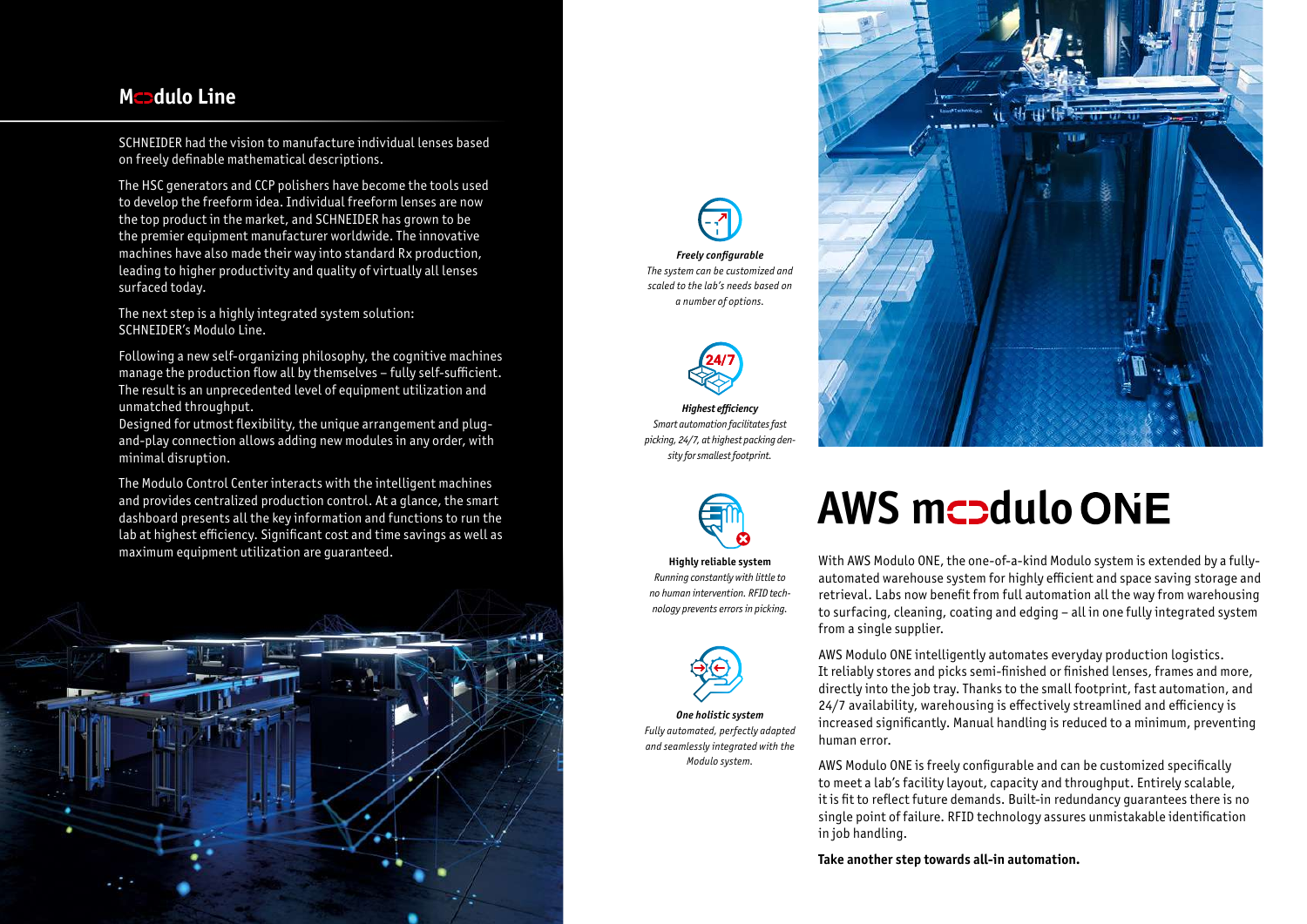

*Items can also be fed to the system with the semi-automated storage option.* 

#### **A smart automation system**

AWS Modulo ONE stores and retrieves semi-finished and finished lenses, frames and more, fully-automatically and absolutely reliably – 24/7. Manual handling is reduced to a minimum and with that common errors in manual stock keeping.

The automated warehouse system is more than a storage unit. It is a highly customizable system that can be configured to meet any requirements. Labs can freely define a layout to match their facility, the kind of items stored, the quantities, even the degree of automation, e.g. semi-automated or automatic loading. They can choose from a number of options available to design their individual solution.

Each AWS Modulo ONE is perfectly adapted and seamlessly integrated with the overall system both mechanically – through the proven conveyor components – and electronically – through the smart monitoring cockpit, the Modulo Control Center.



*The smart picking robots swiftly store and retrieve the items with highest packing density.*

#### **Most efficient storage**

The system's storage unit has been designed for greatest packing density. The result is highly effective storage management in a very small footprint.

To facilitate fastest picking, AWS Modulo ONE comes with a 'fast turn' functionality. Fast moving items are strategically stored in priority sections that allow extra fast retrieval. During slow times, the system optimizes the warehouse structure, rearranging and reorganizing items to guarantee highest picking speed during the day.

Thanks to the smart inventory monitoring, labs can keep better track of their stock.

#### **No single point of failure, highest reliability**

To guarantee smooth and uninterrupted operation, the system has been designed in multiple sections with even distribution and redundant retrieval stations. Even if one of the components is not working, picking continues and the production is fed nevertheless. AWS Modulo ONE provides its own back up.

For highest reliability and secure identification inside AWS Modulo ONE, the system relies on RFID technology.



*Besides boxes, carrier trays can be stored, e.g. for finished lenses, frames and more.* 

#### **The Modulo advantage**

AWS Modulo ONE comes with an on-board global interface philosophy that allows connection to the Modulo system. Once connected to the Modulo system, the system works as an integral part of this one-of-a-kind solution and is subject to the centralized monitoring Control Center. The lab manager is fully informed about the current status of the machine. Therefore, critical situations and downtime can be avoided before they arise. Higher uptimes and increased yields are assured.

#### **Benefits**

Fast and fully automated storage and picking Most efficient both in terms of space and speed Individually configured, fully scalable Small footprint Available 24/7 No single point of failure

Little to no operator intervention, no human error

Closed and clean system

Supports the cognitive Modulo machine philosophy

#### **System components**

#### **Storage Unit**

Featuring one or optional two automated picking robots handling the stored items on the shelves and managing the logistics.

#### **Optional components**

**Automated Loader for semi-finished lenses** Automatically feeding boxes (semi-finished lenses and frames) from a buffer belt into the storage unit.

#### **Automated Loader for finished lenses**

Automatically transferring finished lenses from magazines into carrier trays that are fed to the storage unit.

#### **Semi-Automated Loader for finished lenses**

Automatically transferring carrier trays with finished lenses (manually placed) into the storage unit.

#### **Semi-Automated Loader for frames**

Automatically transferring carrier trays with frames (manually placed) into the storage unit.

#### **Ticket Printer feat. Folding and Insert Unit**

Automatically printing, folding and inserting the corresponding job ticket into a job tray.

#### **Handling System for semi-finished lenses only**

Automatically commissioning job trays with semi-finished lenses.

#### **Handling System for semi-finished lenses / finished lenses / frames**

Automatically commissioning job trays with semi-finished and/or finished lenses and/or frames.